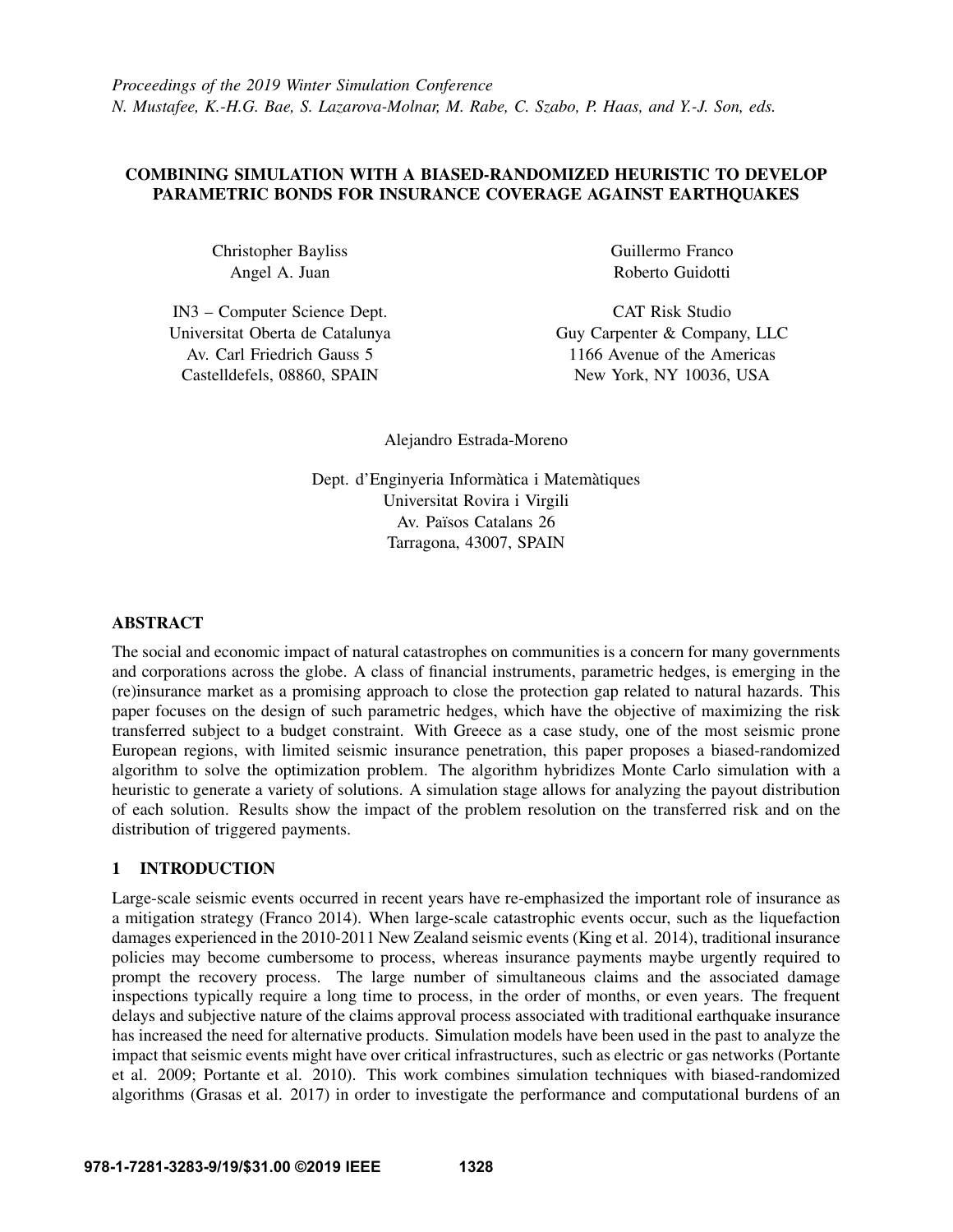emerging category of parametric catastrophe hedges, which are designed to help closing the protection gap in the natural hazard insurance market [\(Guy Carpenter 2014;](#page-10-2) [Guy Carpenter 2017\)](#page-11-3).

This work focuses on parametric hedges for earthquake hedges. As presented in [Franco et al. \(2018\)](#page-10-3) and [Franco et al. \(2019\),](#page-10-4) the region of interest is divided into a set of cubes and each cube is assigned a threshold earthquake magnitude. If an earthquake happens in the region of interest and its magnitude attains or exceed the threshold magnitude in the cube that contains the event hypocenter, insurance payments are triggered without the need for a lengthy claim evaluation period. Such a parametric trigger mechanism has the advantage of transparency, and can be tailored to the clients' budget. As such, they could conceivably be sold in the financial markets as catastrophe (cat) bonds, derivatives [\(Cummins 2008\)](#page-10-5), or as (re)insurance. One disadvantage of parametric insurance policies is that they exhibit high basis risk, i.e.: *(i)* agreed upon payments may be triggered with an event causing insignificant or limited damage; or *(ii)* no payments may be triggered despite the occurrence of a seismic event causing damage [\(Franco 2010;](#page-10-6) [Franco 2013\)](#page-10-7). Hence, the aforementioned magnitude thresholds need to be configured carefully, in a way such that the transferred risk is maximized without exceeding a limiting budget [\(Calvet et al. 2017\)](#page-10-8). For solving the underlying optimization problem, this paper proposes a biased-randomized heuristic algorithm (Figure [1\)](#page-1-0). The proposed biased-randomized algorithm combines Monte Carlo simulation with a heuristic procedure to generate multiple solutions of optimization problem, with different characteristics. The most 'promising' solutions are then evaluated throughout a second simulation stage that takes into account the stochastic nature of the underlying seismic model adopted. This allows for analyzing the payout distribution associated with each proposed solution. In particular, since any earthquake event tends to have a very low annual rate, the triggered payments within any given year will exhibit a very large level of variance. As such, the payout distribution of a parametric catastrophe bond is of high interest to policy holders and policy providers during contract negotiations. In this work Monte Carlo simulation is used both during the solution-generation procedure and to asses the payment distribution of each promising solution. In the next section, the conceptual approach of parametric hedges is presented. Section 3 describes the underlying optimization problem, while Section 4 and Section 5 present the algorithm which leads to its solution. As an example, the proposed algorithm is applied to Greece in Section 6. Section 7 draws the conclusions.



<span id="page-1-0"></span>Figure 1: A visual schema of our hybrid simulation - heuristic method.

## 2 CONCEPTUAL APPROACH

Following [Franco et al. \(2018\),](#page-10-3) [Franco et al. \(2019\),](#page-10-4) the parametric insurance considered in this work is based on dividing the Earth's crust into cubes, where each cube is defined by minimum and maximum values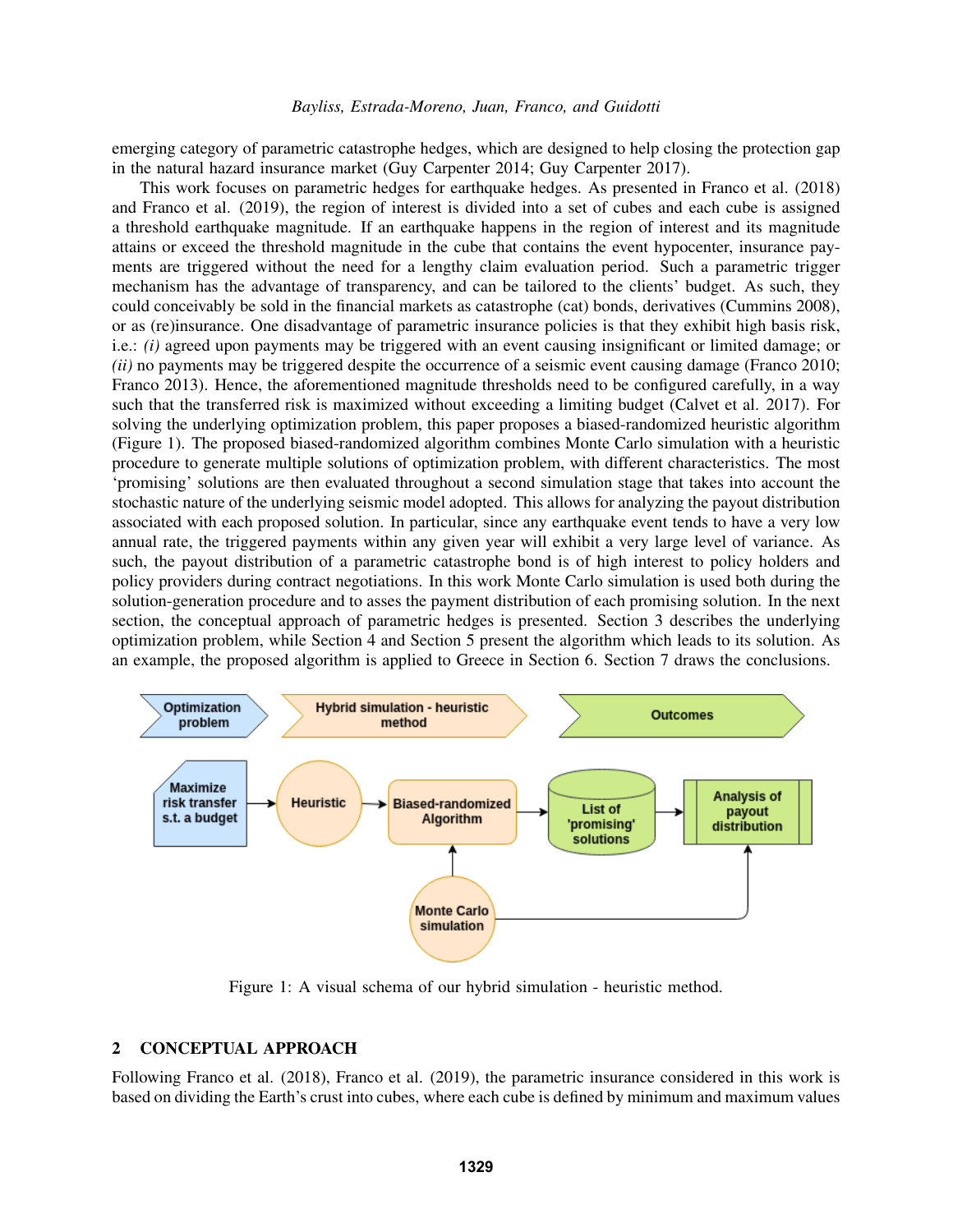of longitude, latitude, and depth. Each cube is assigned a threshold magnitude. If an earthquake occurs inside that cube (i.e., the hypocenter is located inside the cube), and the magnitude of the earthquake is greater than or equal to the magnitude threshold of that cube, the insurance policy is executed and the agreed upon payments made. Information about location of the hypocenter and the magnitude of earthquakes is publically available in near-real-time from trusted sources, such as the U.S. Geological Survey [\(https://www.usgs.gov/\)](https://www.usgs.gov/) [\(Wald and Franco 2016;](#page-11-4) [Wald and Franco 2017\)](#page-11-5). This cube-based parametric structure is outlined in [Franco](#page-10-7) [\(2013\)](#page-10-7) and it is defined via a "payment table" that is both easy to understand for the policy holder and transparent with respect to the necessary conditions under which payments are triggered. The resolution of the grid and threshold magnitudes creates an environment in which basis risk can be minimized whilst transferred risk is maximized. In particular, a fine resolution grid in both the horizontal and vertical direction will be able to capture site amplification effects, such as basin effects, and deep fault mechanisms, such as crustal subduction. Data regarding the rates of earthquakes of different magnitudes and the associated losses is available from existing earthquake catastrophe models –such as those developed by AIR Worldwide [\(https://www.air-worldwide.com/\)](https://www.air-worldwide.com/) or similar companies. For instance, [Lohmann and Yue \(2011\)](#page-11-6) describes techniques and underlying assumptions typically employed in the building of catastrophe models. These data are used as inputs for the optimization problem of selecting threshold magnitudes for each cube. The underlying optimization problem consists in selecting the threshold magnitudes for each cube, such that transferred risk (financial value of losses caused by trigger events multiplied by the probability that such events occur, i.e. occurrence rate) is maximized under a budget constraint (based on the total trigger rate). Different thresholds correspond to different trigger rates and risk levels for each cube. In this work, we propose a solving approach based on a biased-randomized algorithm. With a calculated upper bound on the maximum risk that can possibly be transferred as a reference point, we then perform simulation experiments of the parametric solutions generated by the biased-randomized algorithm.

The results of these experiments illustrate the impact of grid resolution on the risk that can be transferred and on the distribution of triggered payments. A fine resolution grid typically allows for higher levels of transferred risk as they allow the threshold magnitudes to vary more precisely in response to local changes in seismicity. However, this also increases the size of the optimization problem, which severely limits the use of exact optimization methods. Our biased-randomized algorithm can solve large-sized instances and randomization means it can be used to generate an array of alternative solutions. Despite transferring similar amounts of expected risk, alternative solutions may have fundamentally different payout distributions, as the simulation experiments will reveal. Such an approach adds to the potential for developing personalized parametric insurance policies. Moreover, the biased-randomized algorithm also allows for obtaining a set of strong candidate solutions, whose sensitivity under earthquake event uncertainty could also be analyzed using simulation. This work proposes a method for deriving a set of strong candidate solutions from those generated by the biased randomization algorithm. The method takes into account the results of the simulation analysis, including the payout distribution.

# <span id="page-2-0"></span>3 THE STOCHASTIC OPTIMIZATION PROBLEM

This section provides a more formal description of the stochastic optimization problem being considered. Our main goal is to maximize the total risk transferred subject to a maximum rate threshold (budget constraint). The risk associated with an earthquake event of a particular magnitude in a given region is defined as the product of the loss caused by that earthquake event and the rate associated with that earthquake event. The total risk is then the sum of the risk associated with all possible earthquake events within the region of interest. The risk associated with a particular earthquake event is transferred via parametric earthquake catastrophe hedge if the threshold magnitude associated with the cube in which that earthquake might occur is lower or equal to the magnitude of the earthquake event. As such, the aim is to select threshold magnitudes –for each cube of an earthquake catastrophe hedge– such that the total transferred risk is maximized whilst the sum of the rates of earthquake events with magnitudes attaining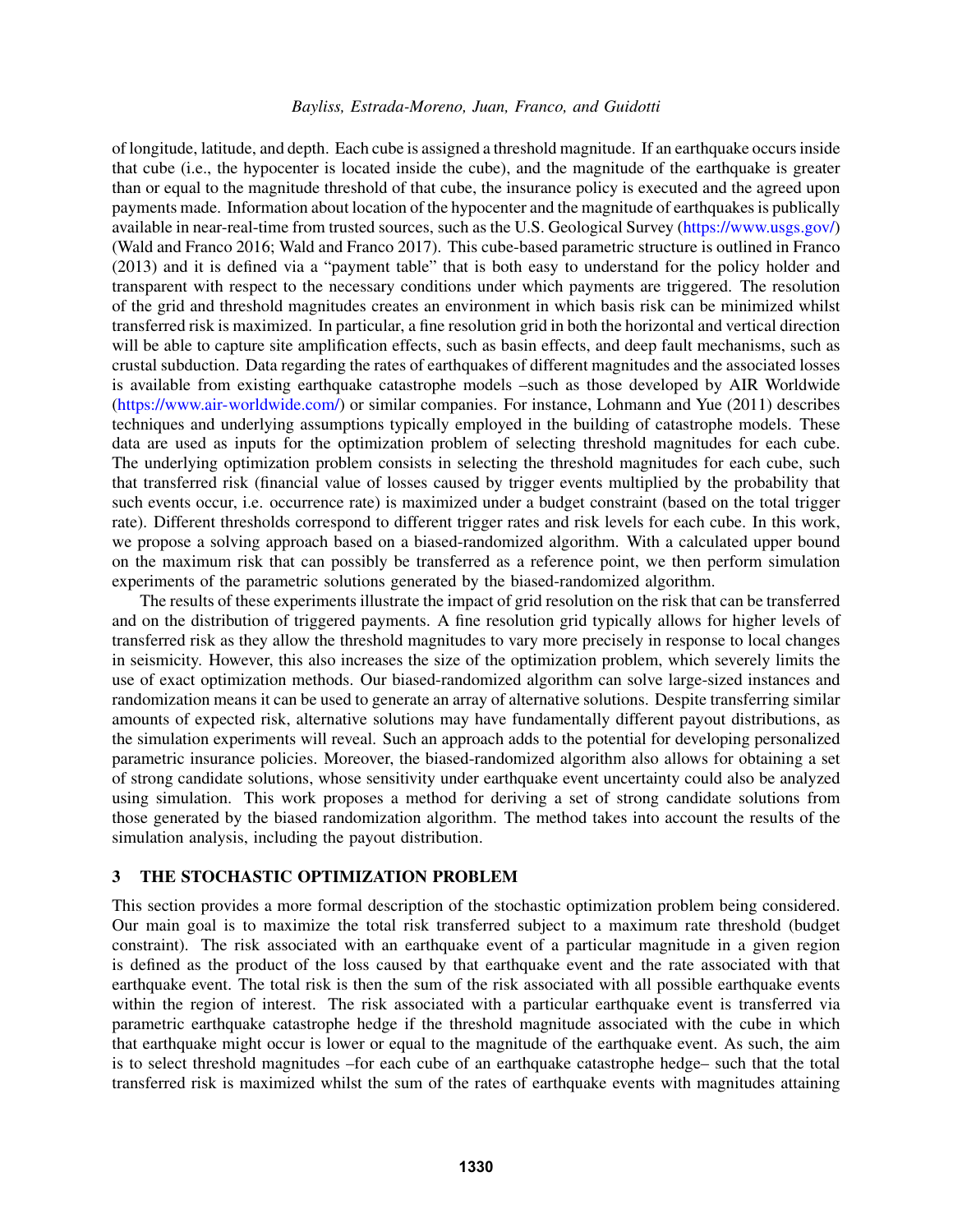or exceeding the threshold magnitude of the cubes containing their hypocenters do not exceed the total maximum rate, i.e., the client's budget.

Let  $C = \{1, 2, ..., n\}$  represent a set of *n* cubes, and  $E_i$  the set of earthquake events associated with cube  $i \in \mathcal{C}$ . These events might be collected from historic earthquakes or from stochastic catalogs obtained via commercial models. For some cube  $i \in C$ , let  $e \in E_i$  denote a single element of data, i.e., an observed earthquake of magnitude  $m_e$  with hypocenter inside cube *i*, where  $m_e \in (0, 10)$  according to the Richter scale [\(Boore 1989\)](#page-10-9). Let  $L_e$  denote the loss associated with observation  $e$ , and let  $R_e$  denote its rate of occurrence. Notice that both the loss and the occurrence rate will be random variables in most real-life applications. This work accounts for earthquake occurrence rate uncertainty via a Monte Carlo simulation analysis. Given a cube  $i \in C$ , let  $D_i = \{m_e \mid e \in E_i\}$  denote the set of permissible trigger magnitude thresholds for cube *i*. Let  $x_i \in D_i$  denote the 'trigger' magnitude, i.e., the minimum magnitude actually covered by the insurance for cube *i* (these  $x_i$  are the decision variables). Finally, let  $E_i^+ = \{e \in E \mid m_e \ge x_i\}$ , that is, the set of trigger events given the cubes threshold magnitude. Based on this data, in this case generated from a commercial model, the total transferred risk *f* can be computed as follows:

$$
f = f(x_1, x_2, \dots, x_n; L_e, R_e) = \sum_{i=1}^n \sum_{e \in E_i^+} L_e \cdot R_e
$$

Also, the expected value for the total trigger rate is computed as follows:

$$
g = g(x_1, x_2, \dots, x_n; R_e) = \sum_{i=1}^n \sum_{e \in E_i^+} R_e
$$

Hence, the goal is to maximize the expected value of the total risk transferred:

$$
\max E[f(x_1,x_2,\ldots,x_n;L_e,R_e)]
$$

Subject to the following budget constraint:

$$
g(x_1,x_2,\ldots,x_n;R_e)\leq r_{max}
$$

where  $r_{max}$  is the threshold total rate of qualifying events occurring within a year (i.e., a budget that limits the maximum number of events that can be covered). It is low values of *rmax* that will make such catastrophe bonds attractive for investors, but also reduce the potential returns. The total rate of qualifying trigger events is calculated by summing the rates of earthquakes with magnitudes over  $x_i$  for each cube under consideration.

## 4 A BIASED-RANDOMIZED ALGORITHM FOR SOLVING THE PROBLEM

Biased-randomization techniques propose the use of skewed probability distributions and Monte Carlo simulation to introduce non-uniform randomness into a given heuristic [\(Faulin and Juan 2008\)](#page-10-10). These techniques have been successfully applied to solve different combinatorial optimization problems related, among others, to vehicle routing [\(Faulin et al. 2008;](#page-10-11) [Calvet et al. 2016\)](#page-10-12), vehicle packing [\(Dominguez](#page-10-13) [et al. 2016\)](#page-10-13), facility location [\(De Armas et al. 2017\)](#page-10-14), and scheduling [\(Martin et al. 2016;](#page-11-7) [Gonzalez-Neira](#page-10-15) [et al. 2017\)](#page-10-15). This section provides an overview description of the biased-randomized algorithm we have developed to solve the aforementioned problem. The algorithm is based in a heuristic that starts by setting all cube thresholds to their maximum values. This is the zero risk and zero trigger rate initial solution. The heuristic then generates a candidate list of cube thresholds to lower. This list is sorted according to the loss divided by the rate associated with the next lowest threshold for the cube (instantaneous rate of increase of transferred risk if those cube thresholds are lowered). Following this, a cube threshold is selected randomly from the candidate list according to a skewed probability distribution as described in [Grasas et al. \(2017\).](#page-10-1) Thus, by combining Monte Carlo simulation to guide the selection process inside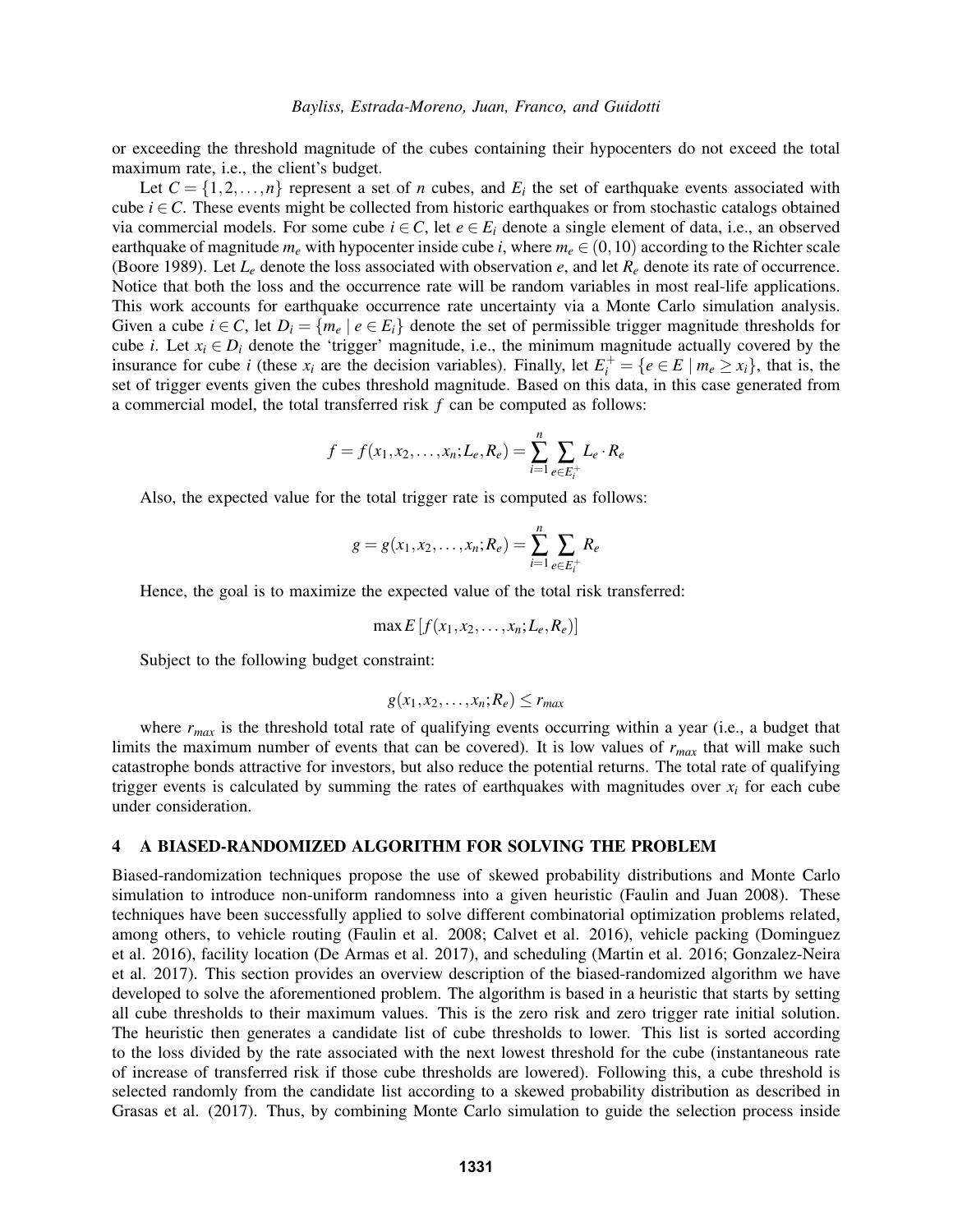the heuristic we transform a greedy constructive process into a probabilistic constructive process. The selection of new cube thresholds continues until no more thresholds can be lowered without violating the total trigger rate constraint. At this point, one iteration of the biased-randomization algorithm has been completed. Repeating this procedure results in different generated solutions due to the incorporation of randomness to the procedure. The previous algorithm is described next with additional low-level details in order to facilitate its implementation:

- 1. Inputs: Catalogue of possible earthquake events ( $E_i \forall i \in C$ ), their associated losses ( $L_e \forall e \in E_i$ ,  $\forall i \in C$ *C*), their rates ( $R_e \ \forall e \in E_i$ ,  $\forall i \in C$ ), and threshold magnitude interval size ( $\Delta_m$ )
- 2. For each cube  $i \in C$ , set the threshold magnitude  $x_i$  to the maximum level (i.e.,  $x_i \leftarrow 9.9$ ,  $\forall i \in C$ )
- 3. Set to zero both the aggregated trigger rate and transferred risk, i.e.:  $g \leftarrow 0$  and  $f \leftarrow 0$
- 4. While the trigger rate constraint is not violated (i.e., while  $g \le r_{max}$ ), do the following:
	- (a) Generate a list of cubes  $i \in C$  whose threshold magnitudes can be decreased by one level without violating the trigger rate constraint
	- (b) Sort the list of candidate cubes according to the following criterion (from higher to lower values): (*li*<sup>−</sup> )/(*ri*<sup>−</sup> ), where *li*<sup>−</sup> represents the expected loss associated with lowering one level the current value of  $x_i$ , and  $r_i$ – represents the expected rate associated with lowering one level the current value of  $x_i$ . In other words, this criterion measures the instantaneous rate of increase in risk transfer due to lowering the threshold magnitude of cube *i* with respect to the corresponding increase in trigger rate
	- (c) Select a cube *c* from the candidate list using a biased skewed distribution, thereby introducing a biased randomization into this greedy procedure
	- (d) Lower the threshold magnitude of the cube *c* and update the total trigger rate and risk transfer, i.e.:  $g \leftarrow g + r_{c^-}, f \leftarrow f + r_{c^-} \cdot l_{c^-}$  and  $x_c \leftarrow x_c - \Delta_m$
- 5. Return  $(x_1, x_2, ..., x_n)$ , *g*, and *f*

We propose this biased-randomized algorithm as an ideal method for generating alternative solutions, which can be presented as candidate solutions to potential policy holders.

# 5 HYBRID SIMULATION-OPTIMIZATION SOLVING APPROACH

In addition to quickly generating solutions with a close-to-optimal transferred risk, our biased-randomized algorithm can also provide a decision maker with solutions showing unique characteristics. As noticed in [Juan et al. \(2009\),](#page-11-8) this is an interesting feature that cannot be typically offered by exact methods. In the following, we present an approach for selecting a diverse range of promising candidate solutions, which might be of interest to decision makers. The solutions were generated by the biased-randomized algorithm, and are non-dominated according to the criteria of average transferred risk, the coefficient of variation of the losses associated with simulated years in which at least one cube was triggered, and the first quartile, median, and third quartile of the losses associated with simulated years in which at least one cube was triggered. The approach that was considered for selecting a set of candidate solutions was to take the set of solutions with the minimum and maximum values for the five main criteria described above.

Figure [2](#page-5-0) shows a flow chart of the procedure which combines our heuristic with simulation to generate candidate solutions which might be of interest to decision makers. In particular, after each iteration of the biased-randomized algorithm, the generated parametric earthquake insurance policy is tested in simulation to reveal the distribution of triggered payments. Following this, the set of non-dominated solutions is updated. Here, a non-dominated solution is defined as one which has at least one associated performance measure for which another solution in the set does not have a better score. A solution is dominated if it has: *(i)* a lower average transferred risk; *(ii)* a higher coefficient of variation of triggered payments in simulated years in which at least one cube is triggered; or *(iii)* a lower first, second, or third quartile (of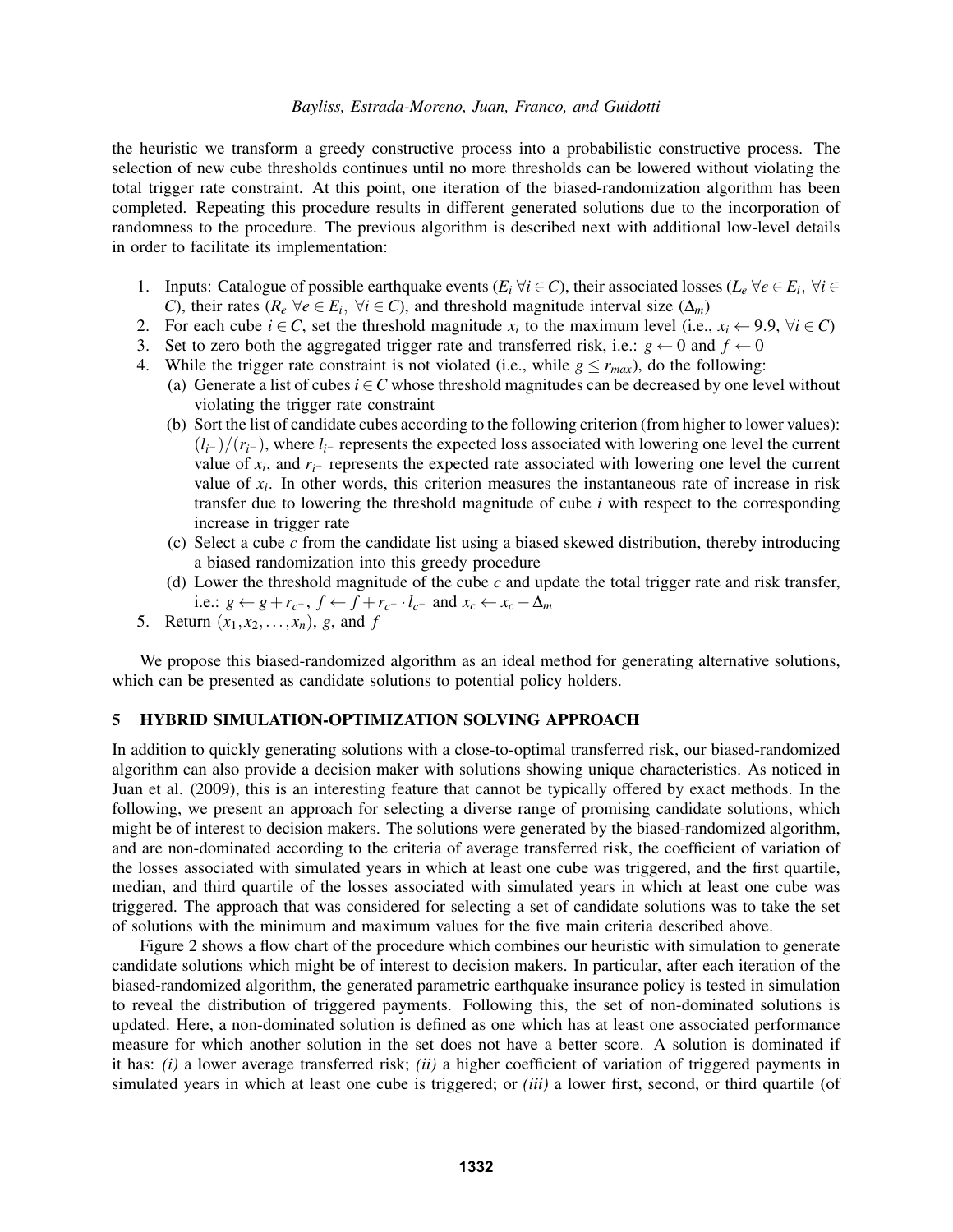the same statistic). Once *maxIterations* iterations of this procedure have been completed, the two methods of selecting diverse sets of alternative solutions are applied.



<span id="page-5-0"></span>Figure 2: Flowchart of the process of identifying a diverse set of strong candidate solutions.

Figure [3](#page-6-0) shows that 9 of the non-dominated solutions out of 1,000 solutions generated by the biased randomization algorithm were responsible for the minimum and maximum values for the five main criteria. It shows that the characteristics of the non-dominated solutions yielded from the biased-randomization algorithm can vary by a large amount with respect to the five criteria of interest. It also appears to be the case that average risk tends to be negatively correlated with the coefficient of variance of the triggered payments in the year in which at least one cube is triggered. This result simplifies the manager's decision since low variance of triggered payments and high risk transfer are both desirable characteristics. The results for the first, second, and third quartiles of triggered payments indicate, intuitively, that solutions with a high average risk have higher values for this statistics. Likewise, solutions with a lower average transferred risk have lower values for these statistics. This first approach for promising candidate solutions is useful for approximating the full range of solutions that can be generated from the proposed biased randomization algorithm. All in all, high-risk transfer solutions are available, but with different variance characteristics with respect to the coefficient of variation of the losses associated with triggered cubes in 200,000 simulated years. Whilst the annual rate of a trigger event is constrained to a low value of 0.0095, paying attention to the distribution of triggered insurance claims for the simulated years where at least one cube is triggered might be of interest to an investor or other decision maker.

# 6 EXPERIMENTAL RESULTS

In this section, the optimization problem is solved for a variety of levels of discretization. The resultant solutions are then subject to long-term simulations that allow to reveal the probability distribution of the covered loss incurred in triggered cubes. A simple upper bound on the total possible risk that can be transferred can be computed by identifying the top ranked earthquake events in terms of risk, which account for as much of the total trigger rate budget as possible. This upper bound can be used to show that the biased randomization algorithm is capable of generating high-quality solutions in terms of risk transfer.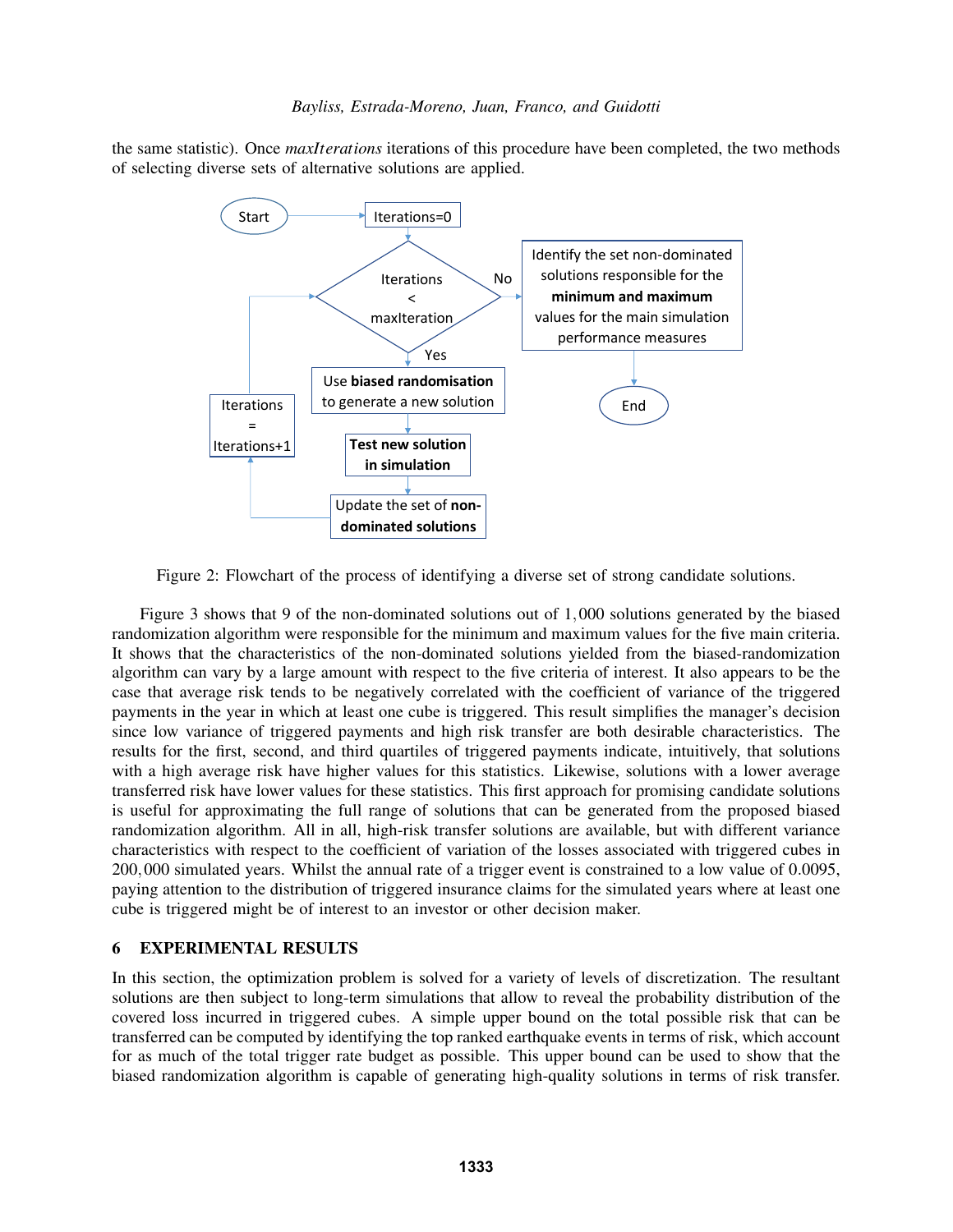

<span id="page-6-0"></span>Figure 3: Illustration of variety in important features of solutions generated using biased randomization.

Hence, our approach represents an ideal source of varied solutions, which can provide decision makers with solutions with fundamentally different trigger behaviours.

## 6.1 Discretization of Earthquake Data

The input data is based on a catalogue of instances of earthquakes occurring in Greece and the immediately surrounding areas. A commercial earthquake catastrophe simulation model was used to generate the data set relevant for this region. The whole data set is designed to capture the distributions of earthquake events that may occur in the target region within one year. For each element of data a latitude, longitude, focal depth, magnitude, and loss are reported. The cube-based trigger mechanism groups earthquakes according to the cube in which they occur.

## 6.2 Simulation Model for Trigger Policies

In this section the earthquake reinsurance parametric trigger simulation is described. One run of the simulation corresponds to simulating a year of waiting for earthquakes to happen in each cube. Within any given populated region, earthquake rates are rare events, specially for earthquakes within narrow ranges of magnitudes. Since the maximum trigger rate used in this work is approximately once every 100 years, the simulation has to be repeated a large number of times in order to get an accurate estimate of the distribution of triggered payments. In this work, unless otherwise stated, 1,000,000 years are simulated. This value provides total trigger rates and transferred risk estimates, which agree closely with the corresponding parameters of the *rmax* and objective value [\(3\)](#page-2-0), respectively. A pseudo-code of this procedure is provided next:

1. Inputs:  $(x_1, x_2, \ldots, x_n)$  (threshold magnitudes for each cube as generated by the heuristic-based procedure), catalogue of possible earthquake events  $(E_i \forall i \in C)$ , their associated losses  $(L_e \forall e \in C)$  $E_i$ ,  $\forall i \in C$ ), and their rates ( $R_e$   $\forall e \in E_i$ ,  $\forall i \in C$ )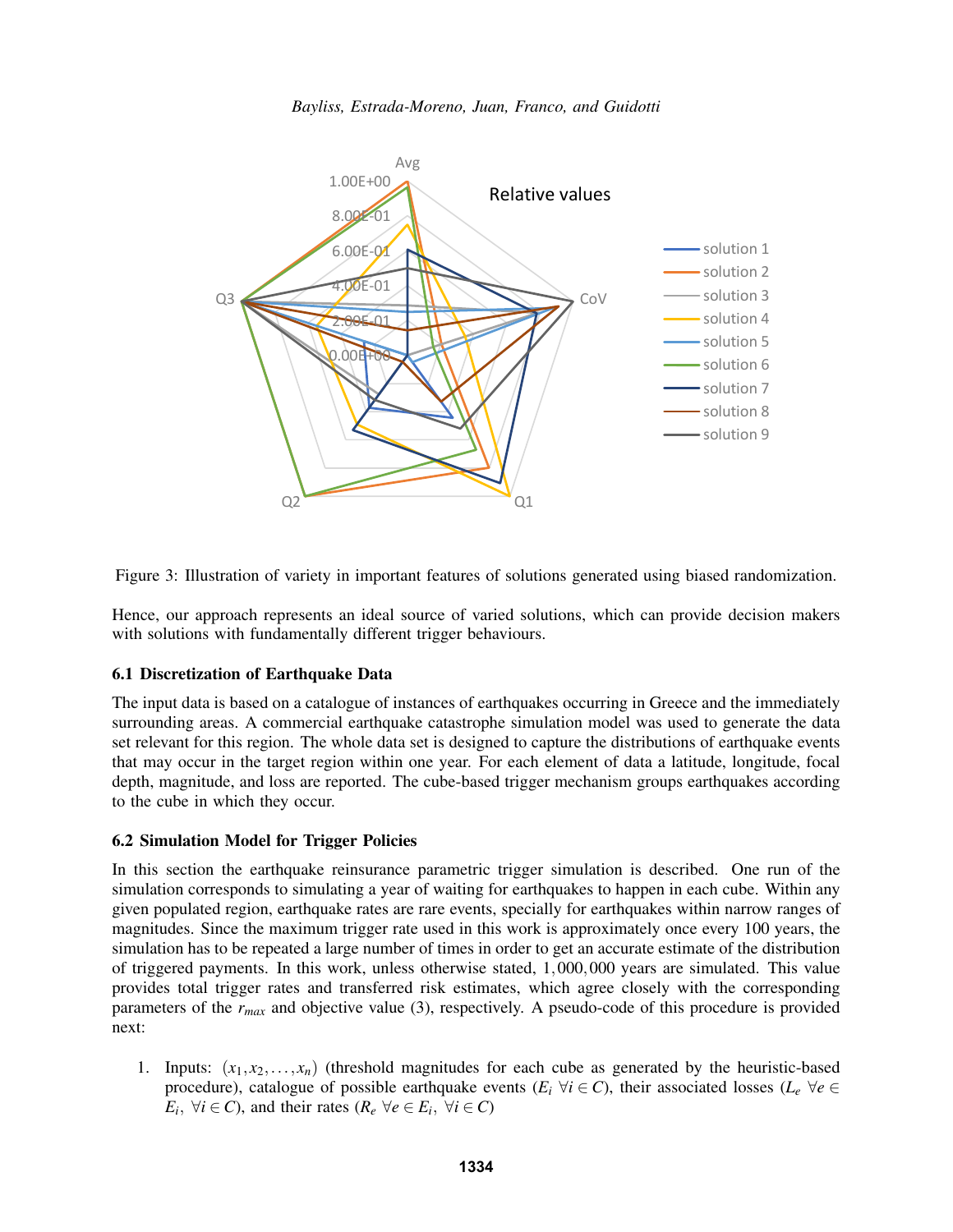*e*∈*E<sup>i</sup>* |*me*≥*x<sup>i</sup>*

- 2. Set *totalCoveredLosses*  $\leftarrow 0$
- 3. For each cube  $i \in C$ :
	- (a) If  $uniformRand(0,1) < \sum$ *Re*
	- $e∈E$ <sup>*i*</sup> $|m$ *e* $≥$ *x*<sup>*i*</sup> (b) Then *totalCoveredLosses* ← *totalCoveredLosses*+ ∑ *Le*
- 4. Return: *totalCoveredLosses*

The inputs of the simulation model are the threshold magnitudes for each cube, the catalogue of possible earthquake events, their associated losses and rates. In each run of the simulation we generate a uniform random number and compare it to the probability that a trigger event occurs in that cube within one year. The probability of a trigger event in a given cube is computed as the sum of the rates of the potential earthquake events in that cube, as far as its associated magnitude reaches the threshold magnitude for that cube. If the generated random number is less than the trigger probability for that cube, a trigger event is registered and the associated covered losses are recorded. For each simulated year, a total covered loss value is recorded. In this work, we use simulation to validate the solutions generated by the biased randomization algorithm with respect to the total expected transferred risk and total trigger rate. Additionally, the distribution of total covered losses that occur in years in which at least one trigger event occurs are of high interest. This is because the relatively low total trigger rate constraint means that years in which trigger event do occur will exhibit total covered losses far in excess of the corresponding expected total covered losses / expected total risk transfer. This, again, is an important consideration for decision makers.

## 6.3 The Effect of the Level of Cube Discretization

As an example, we apply the proposed algorithm to the case of Greece, among the most seismic prone regions in Europe, nonetheless characterized by limited seismic insurance penetration. The region of interest extends for 15 longitude and 13 latitude degrees, and 100 km of depth. The control problem for our application divides the region of interest into 26 latitude layers, 30 longitude layers, 2 depth layers, and each cube has 10 possible threshold magnitude levels. This makes a total of 1,560 cubes and a decision problem with 15,600 binary decision variables –since one threshold magnitude has to be selected for each cube. The proposed application relies on the AIR Worldwide European Earthquake Model (Catrader v19.1) [\(Rong et al. 2011;](#page-11-9) [Lai et al. 2012\)](#page-11-10). The following experiment investigates the impact of increasing the fineness of the discretization level associated with: *(i)* the number of cubes per depth layer; *(ii)* the number of depth layers; and *(iii)* the number of threshold magnitudes.

Table [1](#page-8-0) shows that increasing the number cubes per depth layer increases the risk that can be transferred. This makes sense when considering that finer cube discretization increases the ability to target high risk areas without also increasing the total trigger rate with low risk events within the same cube. For the largest number of cubes per depth layer, approximately 92% of the maximum possible risk transfer was achieved. Table [1](#page-8-0) shows that the results of the model and the simulation results are in close agreement with respect to the average risk transfer and total trigger rate, which can be interpreted as a validation of both the model and the simulation model. The final five columns of Table [1](#page-8-0) indicate, at the quartile level, the distribution of the triggered payments in simulated years in which at least one trigger event occurred. From the perspective of the policy provider, this represents the worst case performance of each parametric solution. The first thing to notice is that the losses –which occur in years when at least one trigger event occurs– are far higher than the overall average transferred risk, even in terms of the minimum triggered amounts –let alone the maximum triggered amounts. Since the minimum and maximum non-zero triggered payments that occur in 1,000,000 simulated years can be considered outliers, an important alternative metric is to consider the difference between the first and third quartile values. In particular Table [1](#page-8-0) suggests that larger numbers of cubes per layer decreases the size of this interval, i.e.: in non-zero triggered payment years, the variance of triggered payments is lower for higher numbers of cubes per depth layer. This observation might be interpreted as higher resolution cube grids leading to more robust parametric solutions, where a more robust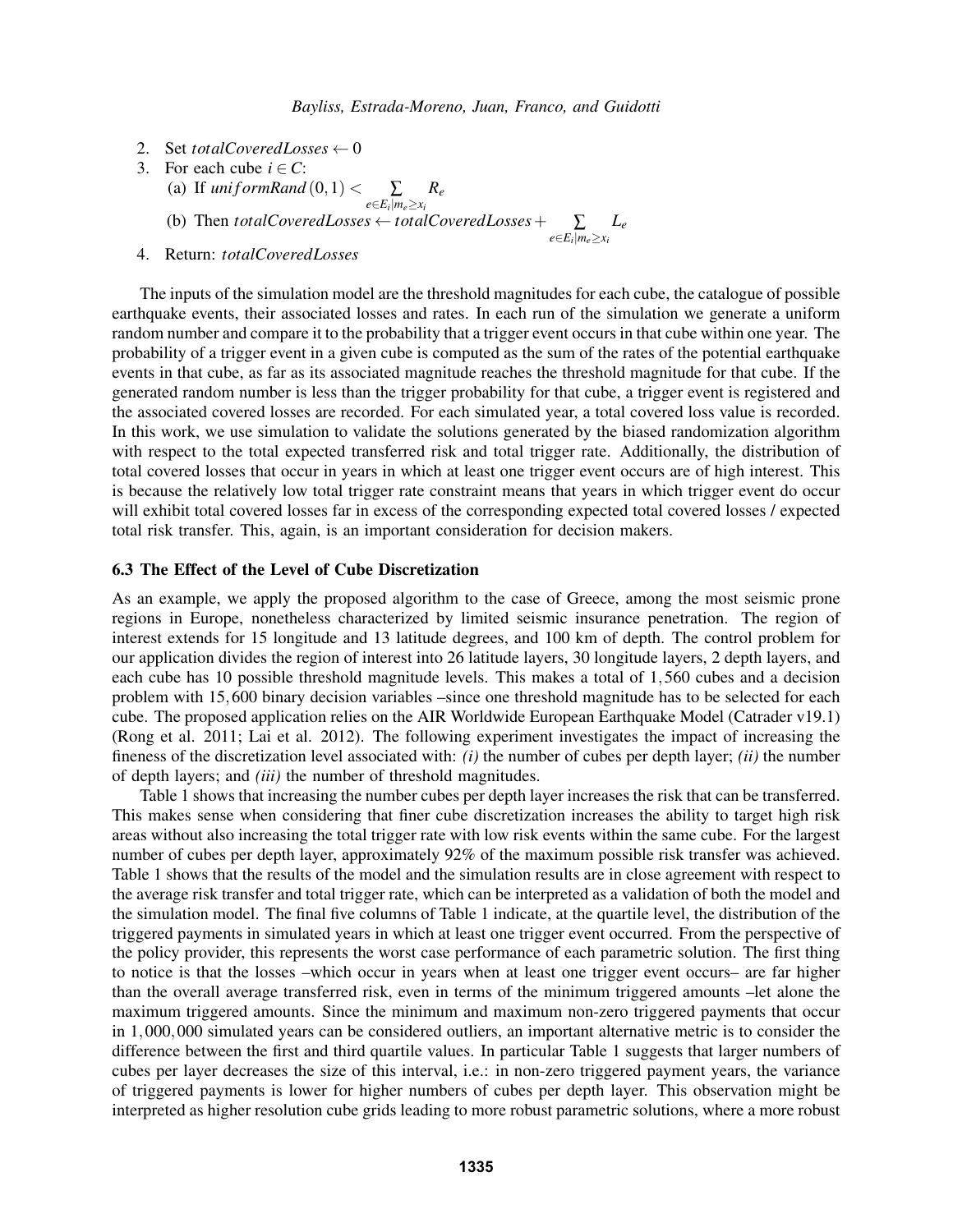solution is one for which the triggered payment values are more stable or reliable. The algorithm was implemented as a single threaded Java application. For the case of 30 by 26 cubes per layer each iteration of biased randomisation took 0.82 seconds and 15.23 seconds for the case of 90 by 85 cubes per layer.

|            |          |           | <b>BR</b> | Simulation |             |                                     |      |                |                |       |
|------------|----------|-----------|-----------|------------|-------------|-------------------------------------|------|----------------|----------------|-------|
| Longitude  |          |           | Average   | Average    | Probability | Relative risk distribution for non- |      |                |                |       |
| longitude, | Number   | Decision  | relative  | relative   | of trigger  | zero covered loss simulated years   |      |                |                |       |
| intervals  | of cubes | variables | risk      | risk       | event       | Min                                 | Q1   | Q <sub>2</sub> | Q <sub>3</sub> | Max   |
| 30, 26     | 1560     | 15600     | 0.736     | 0.743      | 0.00956     | 7.7                                 | 35.4 | 68.0           | 91.0           | 461.5 |
| 40, 35     | 2800     | 28000     | 0.831     | 0.832      | 0.00948     | 22.9                                | 54.3 | 68.4           | 106.2          | 304.1 |
| 50, 45     | 4500     | 45000     | 0.851     | 0.842      | 0.00945     | 21.6                                | 52.7 | 70.3           | 96.9           | 572.2 |
| 60, 55     | 6600     | 66000     | 0.886     | 0.867      | 0.00926     | 28.0                                | 57.0 | 69.5           | 97.0           | 462.8 |
| 70, 65     | 9100     | 91000     | 0.895     | 0.903      | 0.00955     | 33.3                                | 55.7 | 71.0           | 92.7           | 450.2 |
| 80,75      | 12000    | 120000    | 0.927     | 0.933      | 0.00942     | 40.5                                | 58.1 | 78.5           | 94.3           | 502.3 |
| 90,85      | 15300    | 153000    | 0.921     | 0.915      | 0.00947     | 32.7                                | 54.9 | 70.9           | 94.3           | 537.3 |

<span id="page-8-0"></span>Table 1: The impact of increasing the fineness of the discretization of the number of cubes.

In comparison to the results of Table [1,](#page-8-0) Table [2](#page-8-1) shows that increasing the number of depth layers is a less effective strategy for increasing the total amount of risk that can be transferred as the maximum relative risk transfer is approximately 85% compared to the 92% that was achieved for the case where the number of cubes per depth layer was increased. The final five columns of Table [2](#page-8-1) indicate that increasing the number of depth layers has a similarly negligible impact on the distribution of triggered payments in years where at least one trigger event occurs. The explanation for this result is that, in general, the earthquake events with the largest associated risk tend to be those which occur close to the earth's surface. As such, increasing the number of depth layers only marginally increases the level of control over the trigger thresholds at this important region of the earth's surface. For 1 depth layer one iteration of biased randomisation took 0.52 seconds and 5.60 seconds for 20 depth layers.

|                |          | <b>BR</b> | Simulation |          |             |                                     |      |      |                |       |  |
|----------------|----------|-----------|------------|----------|-------------|-------------------------------------|------|------|----------------|-------|--|
|                |          |           | Average    | Average  | Probability | Relative risk distribution for non- |      |      |                |       |  |
| Depth          | Number   | Decision  | relative   | relative | of trigger  | zero covered loss simulated years   |      |      |                |       |  |
| layers         | of cubes | variables | risk       | risk     | event       | Min                                 | Q1   | Q2   | Q <sub>3</sub> | Max   |  |
|                | 780      | 7800      | 0.756      | 0.754    | 0.00947     | 10.8                                | 39.5 | 72.9 | 109.2          | 355.7 |  |
| $\overline{2}$ | 1560     | 15600     | 0.736      | 0.743    | 0.00956     | 7.7                                 | 35.4 | 68.0 | 91.0           | 461.5 |  |
| 3              | 2340     | 23400     | 0.729      | 0.740    | 0.00957     | 4.7                                 | 44.0 | 54.5 | 91.0           | 313.7 |  |
| 4              | 3120     | 31200     | 0.806      | 0.801    | 0.00938     | 10.8                                | 49.3 | 78.4 | 108.1          | 536.2 |  |
| 5              | 3900     | 39000     | 0.798      | 0.806    | 0.00956     | 13.2                                | 48.0 | 68.0 | 91.9           | 461.5 |  |
| 6              | 4680     | 46800     | 0.800      | 0.792    | 0.00940     | 16.7                                | 47.9 | 68.0 | 97.2           | 333.1 |  |
| 8              | 6240     | 62400     | 0.793      | 0.787    | 0.00935     | 12.5                                | 47.9 | 68.0 | 90.1           | 368.1 |  |
| 10             | 7800     | 78000     | 0.819      | 0.825    | 0.00950     | 13.7                                | 50.2 | 68.0 | 101.6          | 489.9 |  |
| 12             | 9360     | 93600     | 0.809      | 0.778    | 0.00910     | 12.1                                | 50.4 | 68.0 | 103.4          | 477.4 |  |
| 14             | 10920    | 109200    | 0.816      | 0.811    | 0.00944     | 24.1                                | 54.1 | 69.5 | 91.9           | 504.2 |  |
| 16             | 12480    | 124800    | 0.823      | 0.829    | 0.00946     | 29.4                                | 49.9 | 69.8 | 94.7           | 461.7 |  |
| 18             | 14040    | 140400    | 0.839      | 0.844    | 0.00943     | 24.1                                | 49.8 | 68.0 | 106.1          | 611.3 |  |
| 20             | 15600    | 156000    | 0.826      | 0.817    | 0.00933     | 20.9                                | 55.5 | 70.3 | 100            | 527.8 |  |

<span id="page-8-1"></span>Table 2: The impact of increasing the fineness of the discretization of the number of depth layers.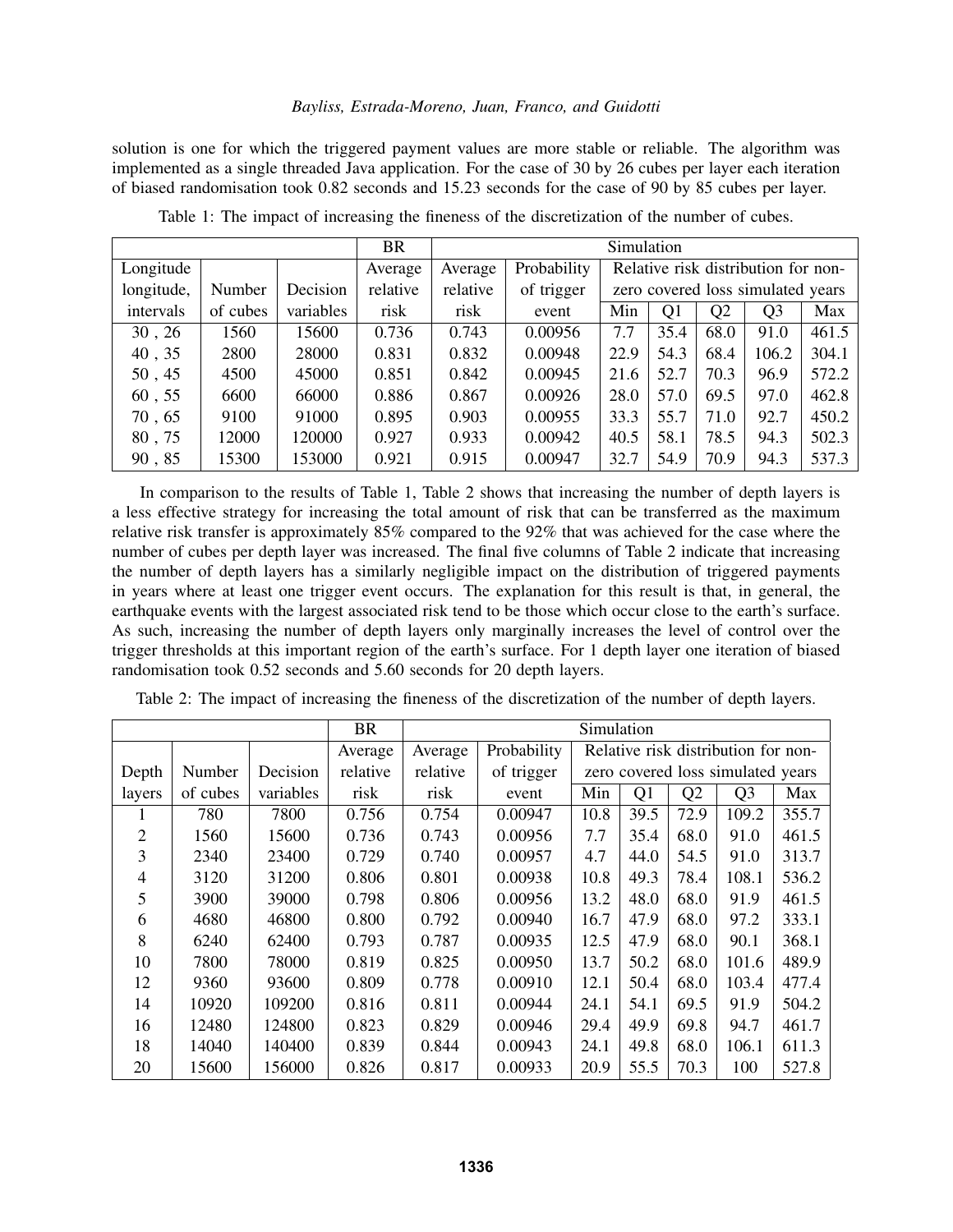Table [3](#page-9-0) shows that increasing the fineness of the discretization of the threshold earthquake magnitudes helps to increase the total risk that can be transferred up to a point. In particular, beyond 20 magnitude intervals there are diminishing returns in terms of further increase in risk transfer. Below 20 magnitude intervals the total risk transfer drops rapidly. The final five columns show that for 20 magnitude intervals or more further increases in the number of magnitude intervals does not fundamentally change the distribution of triggered payments in years when at least one cube is triggered. For 1 magnitude interval one iteration of biased randomisation took 0.97 seconds, and 1.10 seconds for 20 magnitude intervals.

|           |          |           | <b>BR</b> | Simulation |             |                                     |                |                |                |       |
|-----------|----------|-----------|-----------|------------|-------------|-------------------------------------|----------------|----------------|----------------|-------|
|           |          |           | Average   | Average    | Probability | Relative risk distribution for non- |                |                |                |       |
| Magnitude | Number   | Decision  | relative  | relative   | of trigger  | zero covered loss simulated years   |                |                |                |       |
| intervals | of cubes | variables | risk      | risk       | event       | Min                                 | Q <sub>1</sub> | Q <sub>2</sub> | Q <sub>3</sub> | Max   |
|           | 1560     | 1560      | 0.024     | 0.024      | 0.00948     | 0.0                                 | 2.6            | 2.6            | 2.6            | 3.6   |
| 2         | 1560     | 3120      | 0.552     | 0.557      | 0.00953     | 3.4                                 | 21.5           | 39.5           | 78.4           | 329.9 |
| 5         | 1560     | 7800      | 0.680     | 0.681      | 0.00952     | 5.7                                 | 51.0           | 55.8           | 75.7           | 537.5 |
| 10        | 1560     | 15600     | 0.736     | 0.743      | 0.00956     | 7.7                                 | 35.4           | 68.0           | 91.0           | 461.5 |
| 20        | 1560     | 31200     | 0.791     | 0.800      | 0.00956     | 21.4                                | 48.0           | 65.3           | 112.2          | 384.1 |
| 40        | 1560     | 62400     | 0.798     | 0.802      | 0.00954     | 21.3                                | 48.0           | 67.6           | 107.3          | 497.3 |
| 60        | 1560     | 93600     | 0.796     | 0.809      | 0.00957     | 22.5                                | 53.8           | 65.2           | 96.4           | 431.9 |
| 80        | 1560     | 124800    | 0.803     | 0.797      | 0.00940     | 22.8                                | 50.1           | 65.2           | 96.4           | 308.0 |
| 100       | 1560     | 156000    | 0.818     | 0.825      | 0.00940     | 32.2                                | 55.7           | 70.3           | 96.4           | 503.9 |

<span id="page-9-0"></span>Table 3: The impact of increasing the fineness of the discretization of the threshold magnitude levels.

All else being equal (control problem configuration), increasing the fineness of the discretization of the depth layers has the least impact on increasing the risk that can be transferred. The fineness of the discretization of the cubes within each depth layer and the set of possible threshold magnitudes are roughly equally as important as each with respect to the total amount of risk that can be transferred. With regard to the overall scalability of the approach, we have solved this problem for data regarding the country of Greece and demonstrated that the proposed algorithm can be solved within a matter of minutes for very fine discretisations, for finer discretisations there are diminishing returns with regard to the achieved total transferred risk.

# 7 CONCLUSION

In this article we have presented a process to design a type of emerging parametric form of earthquake insurance policy. A biased-randomized constructive algorithm was proposed to solve the underlying optimization problem. This algorithm hybridizes Monte Carlo simulation with a heuristic procedure. Also, a well-defined method for yielding an array of strong candidates to present to policy holders and policy providers was presented. The presented parametric earthquake insurance policies have the advantage of simplicity and transparency in addition to an accelerated claim approval system. This feature is beneficial for the speedy recovery from damages caused by seismic events. Additionally, these parametric solutions lend themselves well as the basis of new financial instruments, which can be traded on the financial markets. The proposed biased-randomized algorithm has the feature that a large collection of candidate solutions can be generated very rapidly. The resulting solutions can then be subject to a simulation analysis in order to estimate their payment distributions. An approach for systematically generating sets of alternative solutions, each with distinct characteristics, was presented. The proposed method yields the solutions responsible for the minimum and maximum values for the main simulation criteria of interest. It was found that, in general, the proposed biased-randomized algorithm generates solutions which exhibit a low variance of triggered payment if the total risk transfer is high. At the same time, these solutions exhibit a high variance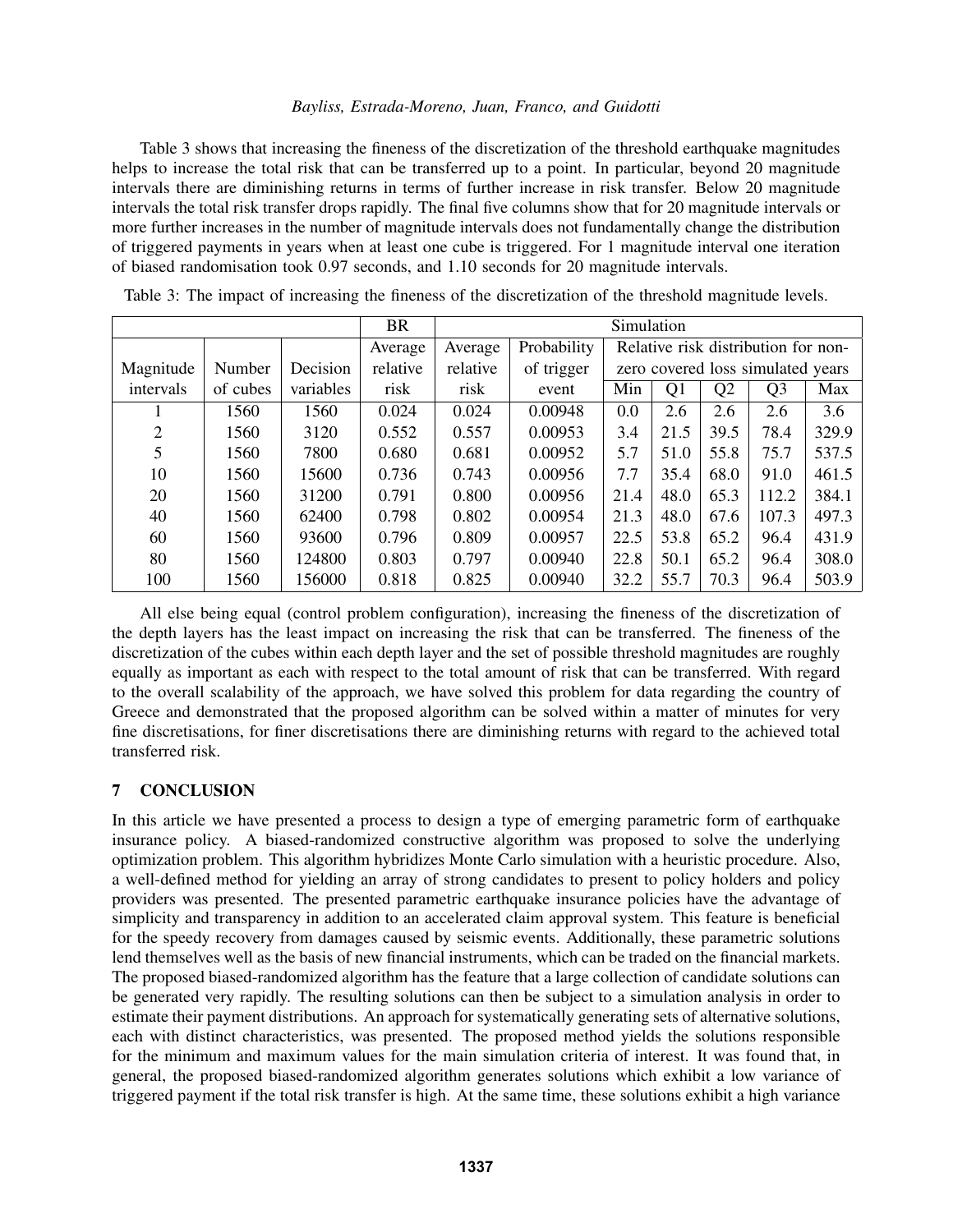of triggered payments if the total risk transfer is low. Such alternative solutions may be of practical value as policy holders and providers both need to agree upon which payment table is selected for their agreement.

In future work, this simulation model will be extended for the case where the input data comes with known parameter value errors. For example, the loss and rate values may have been estimated based on limited data.

## ACKNOWLEDGMENTS

This work has been partially funded by Guy Carpenter LLC. This support is gratefully acknowledged. The authors are grateful for AIR Worldwides permission to use the AIR Earthquake Model for Europe (Catrader v19.1) to perform all underlying risk analyses presented in this paper.

### REFERENCES

- <span id="page-10-9"></span>Boore, D. M. 1989. "The Richter Scale: its Development and Use for Determining Earthquake Source Parameters". *Tectonophysics* 166(1-3):1–14.
- <span id="page-10-12"></span>Calvet, L., A. Ferrer, M. I. Gomes, A. A. Juan, and D. Masip. 2016. "Combining statistical learning with metaheuristics for the multi-depot vehicle routing problem with market segmentation". *Computers & Industrial Engineering* 94:93–104.
- <span id="page-10-8"></span>Calvet, L., M. Lopeman, J. de Armas, G. Franco, and A. A. Juan. 2017. "Statistical and Machine Learning Approaches for the Minimization of Trigger Errors in Parametric Earthquake Catastrophe Bonds". *SORT-Statistics and Operations Research Transactions* 1(2):373–392.
- <span id="page-10-5"></span>Cummins, J. D. 2008. "Cat Bonds and other Risk-Linked Securities: State of the Market and Recent Developments". *Risk Management and Insurance Review* 11(1):23–47.
- <span id="page-10-14"></span>De Armas, J., A. A. Juan, J. M. Marquès, and J. P. Pedroso. 2017. "Solving the deterministic and stochastic uncapacitated facility location problem: from a heuristic to a simheuristic". *Journal of the Operational Research Society* 68(10):1161–1176.
- <span id="page-10-13"></span>Dominguez, O., D. Guimarans, A. A. Juan, and I. de la Nuez. 2016. "A Biased-Randomised Large Neighbourhood Search for the Two-Dimensional Vehicle Routing Problem with Backhauls". *European Journal of Operational Research* 255(2):442–462.
- <span id="page-10-11"></span>Faulin, J., M. Gilibert, A. A. Juan, X. Vilajosana, and R. Ruiz. 2008. "SR-1: A Simulation-Based Algorithm for the Capacitated Vehicle Routing Problem". In *Proceedings of the 2008 Winter Simulation Conference*, edited by S. J. Mason, R. R. Hill, O. Monch, T. Rose, J. Jefferson, and W. Fowler, 2708–2716. Piscataway, New Jersey: Institute of Electrical and Electronics Engineers, Inc.
- <span id="page-10-10"></span>Faulin, J., and A. A. Juan. 2008. "The ALGACEA-1 Method for the Capacitated Vehicle Routing Problem". *International Transactions in Operational Research* 15(5):599–621.
- <span id="page-10-6"></span>Franco, G. 2010. "Minimization of Trigger Error in Cat-in-a-Box Parametric Earthquake Catastrophe Bonds with an Application to Costa Rica". *Earthquake Spectra* 26(4):983–998.
- <span id="page-10-7"></span>Franco, G. 2013. "Construction of Customized Payment Tables for Cat-in-a-Box Earthquake Triggers as a Basis Risk Reduction Device". In *Proceedings of the International Conference on Structural Safety and Reliability (ICOSSAR)*, 5455–5462. New York, New York. doi:10.1201/b16387-793.
- <span id="page-10-0"></span>Franco, G. 2014. "Earthquake Mitigation Strategies Through Insurance". In *Encyclopedia of Earthquake Engineering*, edited by M. Beer, I. A. Kougioumtzoglou, E. Patelli, and S.-K. Au, 1–18. Berlin, Germany: Springer. doi:10.1007/978-3-642- 36197-5 401-1.
- <span id="page-10-4"></span>Franco, G., R. Guidotti, C. Bayliss, A. Estrada-Moreno, A. A. Juan, and A. Pomonis. 2019. "Earthquake Financial Protection for Greece: a Parametric Insurance Cover Prototype". In *Proceedings of the ICONHIC2019* 2 *nd International Conference on Natural Hazards and Infrastructure*, 1–8. Chania, Greece.
- <span id="page-10-3"></span>Franco, G., G. Tirabassi, M. Lopeman, D. J. Wald, and W. J. Siembieda. 2018. "Increasing Earthquake Insurance Coverage in California via Parametric Hedges". In *Proceedings of the* 11*th US National Conference on Earthquake Engineering*, 4792–4803. Los Angeles, California. ISBN: 9781510873254.
- <span id="page-10-15"></span>Gonzalez-Neira, E. M., D. Ferone, S. Hatami, and A. A. Juan. 2017. "A biased-randomized simheuristic for the distributed assembly permutation flowshop problem with stochastic processing times". *Simulation Modelling Practice and Theory* 79:23–36.
- <span id="page-10-1"></span>Grasas, A., A. A. Juan, J. Faulin, J. de Armas, and H. Ramalhinho. 2017. "Biased Randomization of Heuristics using Skewed Probability Distributions: a Survey and some Applications". *Computers & Industrial Engineering* 110:216–228. doi: 10.1016/j.cie.2017.06.019.
- <span id="page-10-2"></span>Guy Carpenter 2014. "Chart: Gap Between Economic and Insured Losses". *Guy Carpenter Capital Ideas.* Accessible on-line at http://www.gccapitalideas.com/2014/01/20/chart-gap-between-economic-and-insured-losses/.